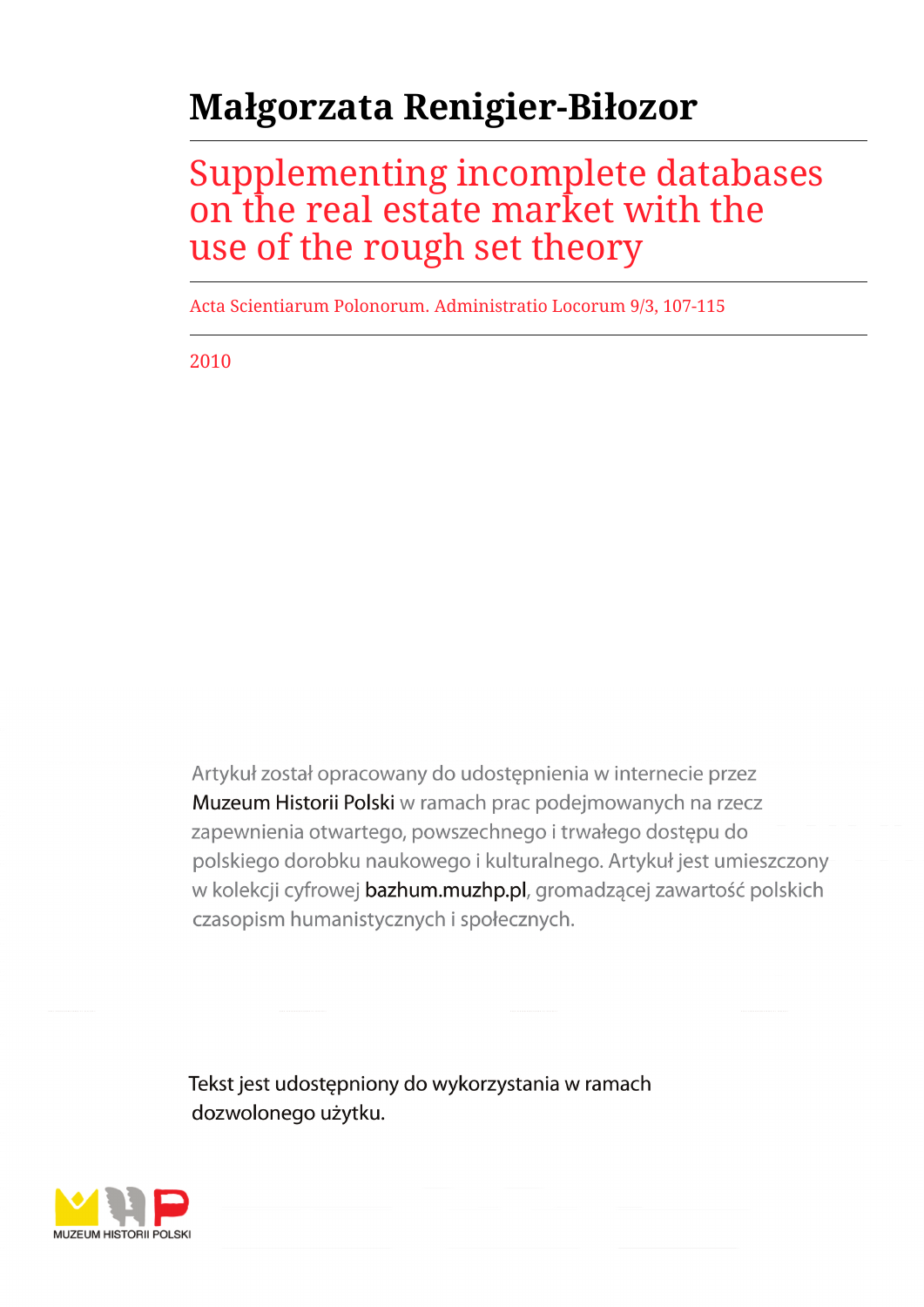

### **SUPPLEMENTING INCOMPLETE DATABASES ON THE REAL ESTATE MARKET WITH THE USE OF THE ROUGH SET THEORY**

Małgorzata Renigier-Biłozor **University of Warmia and Mazury in Olsztyn**

Abstract. This paper investigates the use of Rough Set Theory for supplementing databases on the real estate market. The proposed simplified procedure may pose an alternative for statistical methods, and it produces reliable results over a short period of time. The procedure of supplementing incomplete data has been developed based on the principles of Rough Set Theory and the valued tolerance relation. The above combination produces optimal results because it accounts for varied methods of entering property attributes.

Key words: rough set theory, real estate market, supplementing incomplete databases

#### INTRODUCTION

The real estate market is a highly complex system, and the selection of the appropriate analytic methods and procedures often poses a problem. The property market is characterized by numerous attributes, including varied quantities of data subject to the type of the analyzed market (region), complex data description methods (choice of various scales for entering attributes) as the same attribute can be described in a number of ways on grading scales with a different spread of rating points, a property's unique characteristics (no two properties are identical), its multi--criteria designation (every property can be used and managed in a variety of ways), incomplete information (the absence of standardized property data systems generates limited and incomplete information on the property and its attributes), imprecise and "fuzzy" property information (resulting from, among others, stochastic factors which are an expression of random processes that do not conform to the generally observed cause-and-effect relationships on the market), various functional dependencies

Corresponding author - Adres do korespondencji: Małgorzata Renigier-Biłozor, Katedra Gospodarki Nieruchomościami i Rozwoju Regionalnego, Uniwersytet Warmińsko-Mazurski w Olsztynie, ul. Prawocheńskiego 15, 10-720 Olsztyn, e-mail: [malgorzata.reniger@uwm.edu.pl](mailto:malgorzata.reniger@uwm.edu.pl)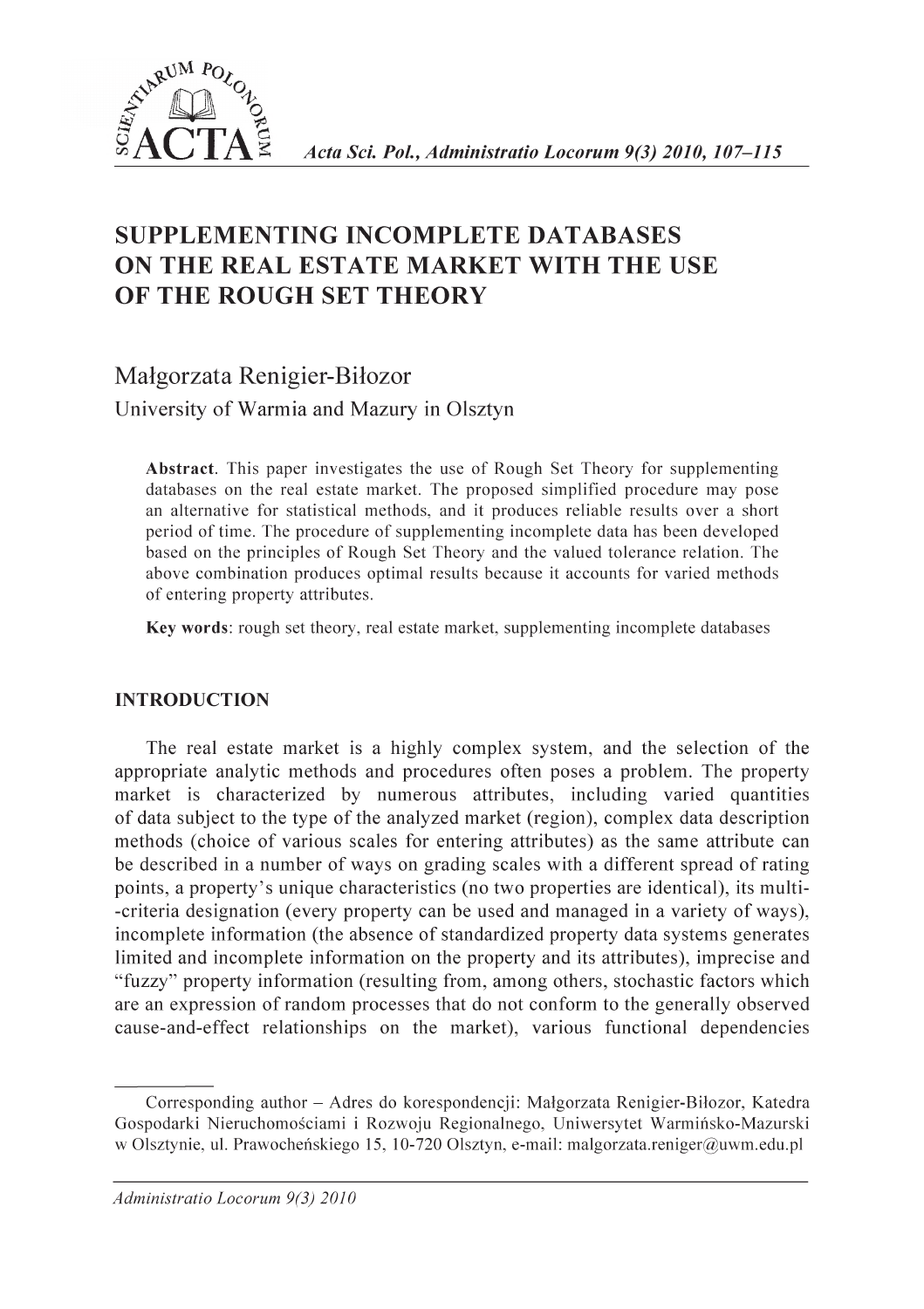betw een property attributes and the decision attribute represented by the property's value, function or management method.

The decision-making process in property management, including on the real estate market, is subject to limitations imposed by the analytical methods applied to determine optimal land use and property value, as well as by the quality of the available information. Owing to a broad variety of attributes (property features) and data, the process of evaluating and forecasting real estate value and planning property use and management is complex, time consuming and burdened with high risk. If decision uncertainty results from various elements of the decision-making process relating to, for example, data imprecision (data spreads, measurement errors), uncertainty (whether data are correct), lack of knowledge (lack of awareness that the relevant data exist) and incompleteness (absence of data), the preferred solution would be to deploy analytical methods based on artificial intelligence theories, in this case - the rough set theory. The rough set theory, developed by a Polish professor of information technology, Zdzisław Pawlak, is used to investigate imprecision, generalization and uncertainty in data analysis, i.e. a common set of qualities on the real estate market.

Although developed relatively recently, the rough set theory has found many applications in a large number of scientific disciplines [including in the works of: Deja 2000, Komorowski et al. 1999, Mrózek i Płonka 1999, Nowicki 2009. Polkowski and Skowron 1998a, 1998b, Pawlak 1997, Słowiński 1992]. The following authors have relied on the rough set theory in their studies of property management and the real estate market: d'Amato [2004, 2006, 2007, 2008]. K otkowski and Ratajczak [2002], Renigier [2006], Renigier-Biłozor [2008a, 2008b, 2009a, 2009b], Renigier-Biłozor and Biłozor [2007, 2008].

The classical rough set theory is used to supplement incomplete data [Adamus 2008, Stefanowski 2001], but in view of the specific nature of data on the real estate market, the knowledge generated by the rough set theory and the fuzzy set theory (valued tolerance relation) delivers the most satisfactory results.

#### SUPPLEMENTING DATA IN DECISION TABLES ON THE REAL ESTATE MARKET WITH THE USE OF THE ROUGH SET THEORY

There are many reasons for the presence of incomplete data on the real estate market, including technical, accidental or planned factors. Incomplete data may be handled in a variety of ways, including by:

- removing properties with incomplete data from the database.
- applying methods that tolerate "defective" data,
- supplementing data.

This paper focuses on the last variant, mainly the supplementation of data with the involvement of a procedure that relies on the rough set theory and the valued tolerance relation. In the proposed solution, data are supplemented in reference to an existing dataset.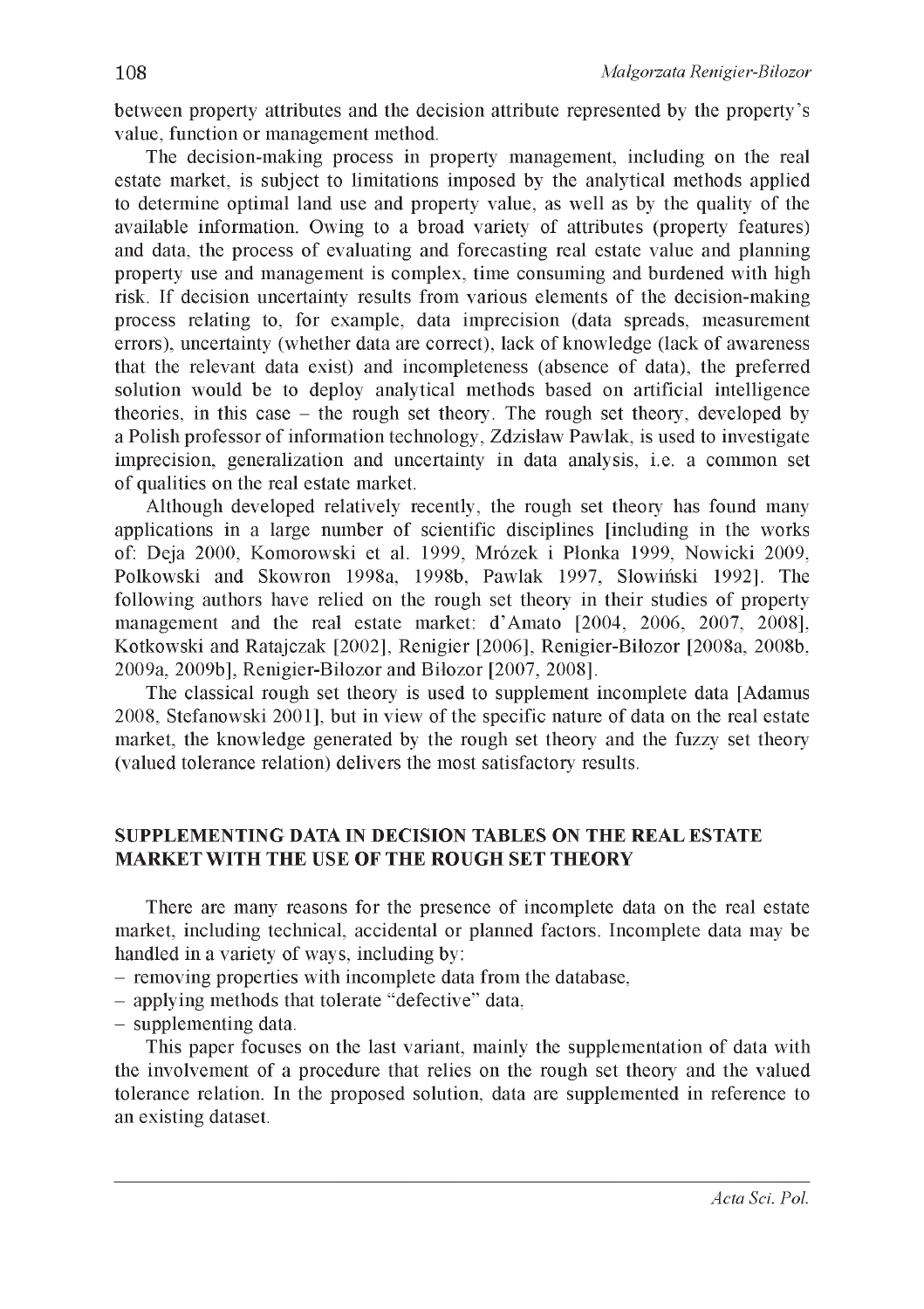The method of supplementing data with the use of the rough set theory has been presented on a randomly selected set of 10 apartment sale transactions conducted in Olsztyn in 2009. In the decision table (Table 1), the features of the analyzed properties are marked successively  $c_1$ ,  $c_2$ ,  $c_3$ ,  $c_4$ , (Table 2) as conditional attributes, and property price *d* is the decision attribute. The decision table contains four properties, no. 1, 3, 6 and 10, with incomplete data.

|            | - - -         |                              | ---      |                  |                         |
|------------|---------------|------------------------------|----------|------------------|-------------------------|
| No.<br>Lp. | Price<br>Cena | Usable area<br>Pow. użytkowa | Standard | Storey<br>Pietro | Location<br>Lokalizacja |
|            | 6100          | 50                           |          | x                | x                       |
| 2          | 5710          | 35                           |          | 3                |                         |
| 3          | 5833          | x                            |          | 3                |                         |
| 4          | 6600          | 25                           |          | 2                | 2                       |
|            | 4319          | 60                           |          |                  |                         |
| 6          | 4870          | 92                           | X        | 3                | 3                       |
|            | 6006          | 50                           |          |                  |                         |
| 8          | 4250          | 88                           |          |                  |                         |
| 9          | 4958          | 78                           |          | 3                |                         |
| 10         | 4485          | 52                           | X        |                  | ົ                       |

Table 1. Decision table for transacted property Tabela 1. Tablica decyzyjna nieruchomości transakcyjnych

#### Table 2. List of analyzed attributes

Tabela 2. Zestawienie atrybutów przyjętych do badań

|                                            | Decision attribute<br>Atrybut decyzyjny |                                |                         |               |
|--------------------------------------------|-----------------------------------------|--------------------------------|-------------------------|---------------|
| $C_1$                                      | $C_{\mathcal{D}}$                       | ပေ                             | $c_A$                   |               |
| Usable floor area<br>Powierzchnia użytkowa | Standard<br>Standard                    | Storey<br>Położenie na piętrze | Location<br>Lokalizacia | Price<br>Cena |

Source: own study

Źródło: opracowanie własne

Every attribute was assigned a domain in line with the preset requirements:

- $c_1$  property's usable floor area in m<sup>2</sup>
- $c_2$  standard: 1 high, 2 average, 3 low
- $c_3$  storey:  $1 1<sup>st</sup>$  floor,  $2 2<sup>nd</sup>$  and  $3<sup>rd</sup>$  floor,  $3$  ground floor and above  $3<sup>rd</sup>$  floor
- $c_4$  property location coded according to the following criteria: 1 prime, 2 average,  $3 -$  poor
- $d$  property price in PLN/m<sup>2</sup>

Following the determination of attribute domains, the values of property attributes were grouped based on their degree of indiscernibility, in accordance with the rough set theory [Pawlak 1982, 1991]. During an analysis of a unique set of property data with various scales (including the ratio scale, ordinal scale, interval scale and nominal scale) for describing property attributes, the classic rough set theory has been enhanced with the valued tolerance relation formula. This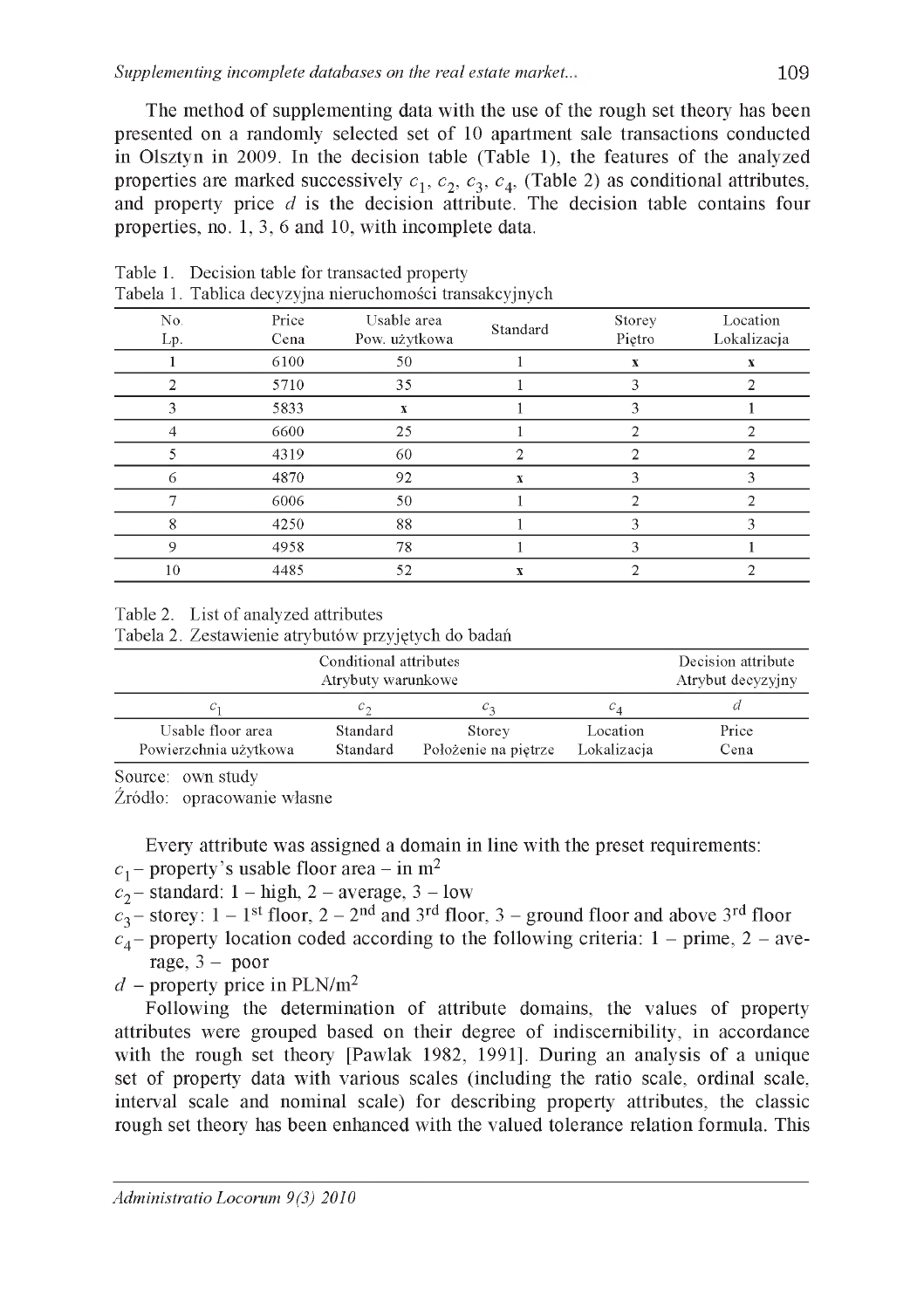form ula has been developed and discussed by Stefanowski and Tsoukias [2000] and Stefanowski [2001], and it was deployed in real estate market analyses by d'Amato [2006, 2007, 2008], Renigier-Bilozor [2008a, 2008b, 2009a, 2009b] and Renigier--Bilozor, Bilozor [2007, 2008].

A classical rough set theory relies on the indiscernibility relation concept as a crisp equivalence relation, namely that two properties will be indiscernible only if they have identical attributes. By introducing a valued tolerance relation into the rough set theory, the upper and lower approximation of the dataset can be determined with different degrees of indiscernibility. The above relation can be formally expressed with the below equation:

$$
R_j(x, y) = \frac{\max(0, \min c_j(x), c_j(y)) + k - \max(c_j(x), c_j(y)))}{k}
$$
 (1)

where:

 $R_i(x, y)$  – relation between two sets with membership function [0,1]  $c_j(x)$ ,  $c_j(y)$  – variable of the analyzed property  $k$  – coefficient adopted for a given property attribute

The above formula is used to compare two sets of data, in this case  $-$  two properties, and the obtained result in the  $0-1$  range determines the degree of indiscernibility. If coefficient k represents standard deviation for various attributes of the analyzed set, as per Table 3 (alternatively, standard deviation can be adopted for a collection of universal data for the analyzed set, e.g. a set of transactions conducted throughout the entire real estate market over a longer period of time), similarity (indiscernibility) matrices relative to coefficient k are identified separately for every property attribute. A sample matrix for the usable floor area attribute is displayed in Table 4.

| Tabela 3. Wyznaczony współczynnik k        |     |    |                      |      |                 |  |  |  |  |
|--------------------------------------------|-----|----|----------------------|------|-----------------|--|--|--|--|
| Conditional attribute<br>Atrybut warunkowy |     |    | $\mathcal{C}$ $\sim$ |      | $\sim$ $\times$ |  |  |  |  |
| Coefficient $k$<br>Współczynnik $k$        | 837 | 23 | 0.74                 | 0.73 | 0.70            |  |  |  |  |
|                                            |     |    |                      |      |                 |  |  |  |  |

Table 3. Coefficient *k* Tabela 3. Wyznaczony współczynnik *k*

Source: own study

Źródło: opracowanie własne

In the next step of the procedure, the results produced by the above matrix were summed up, and the sum matrix was determined based on the below formula:

$$
R_j(x, p) = \max\left(\sum_{j=1}^n R_j(x, p)\right)
$$
 (2)

where  $R_i$  is the valued tolerance relation, *x* is the analyzed property's attribute, *p* is the attribute in the conditional segment of the investigated decision rule, and n is the number of property attributes in the conditional segment of the decision rule.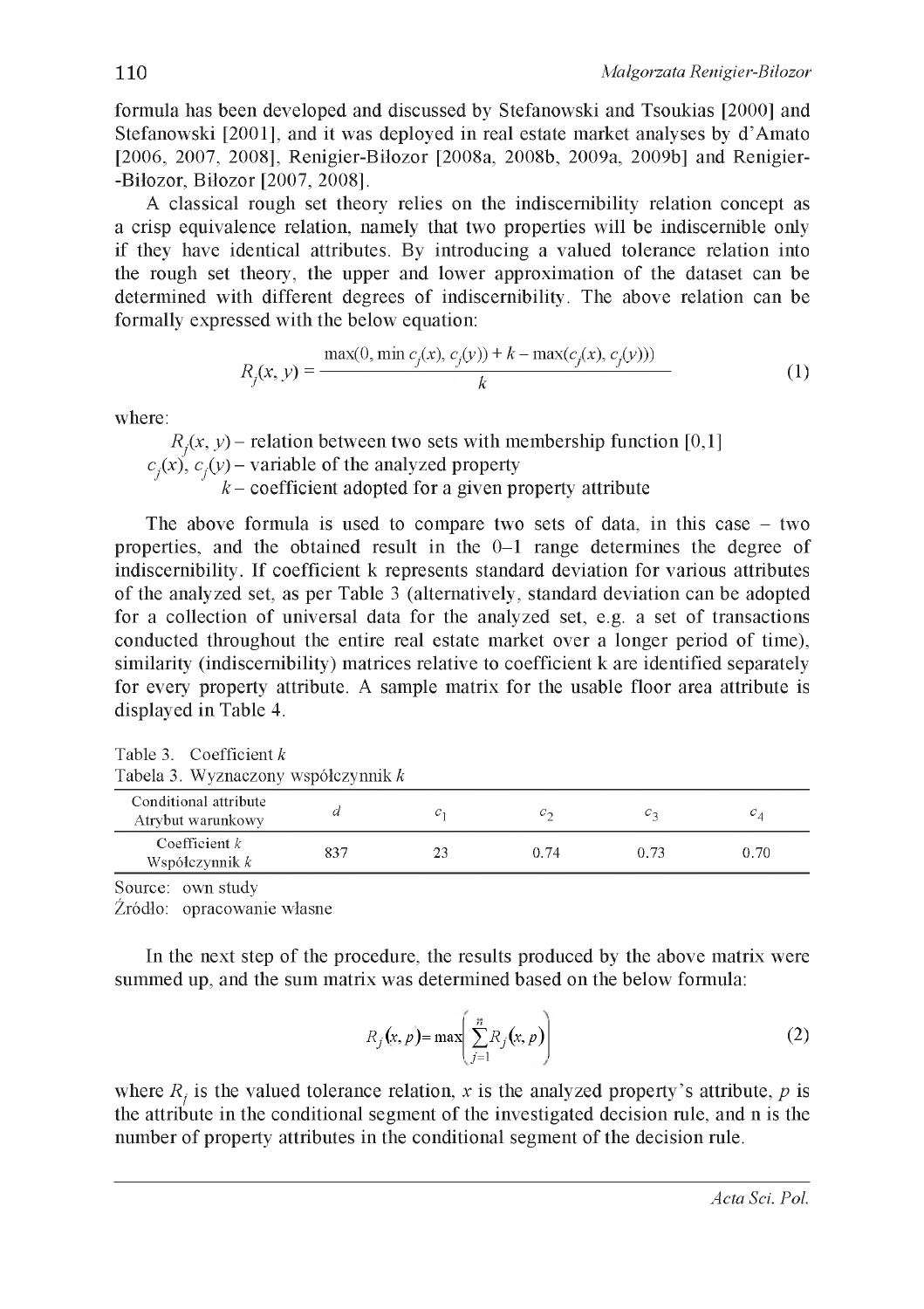|                                                          | nieruchomości |                |      |                |      |      |      |      |      |      |
|----------------------------------------------------------|---------------|----------------|------|----------------|------|------|------|------|------|------|
| Number<br>of decision rule<br>Numer reguly<br>decyzyjnej |               | $\overline{2}$ | 3    | $\overline{4}$ | 5    | 6    | 7    | 8    | 9    | 10   |
|                                                          |               | 0.35           | 0.00 | 0.00           | 0.57 | 0.00 |      | 0.00 | 0.00 | 0.91 |
| 2                                                        | 0.35          | 1              | 0.00 | 0.57           | 0.00 | 0.00 | 0.35 | 0.00 | 0.00 | 0.26 |
| 3                                                        | 0.00          | 0.00           | 1    | 0.00           | 0.00 | 0.00 | 0.00 | 0.00 | 0.00 | 0.00 |
| 4                                                        | 0.00          | 0.57           | 0.00 | 1              | 0.00 | 0.00 | 0.00 | 0.00 | 0.00 | 0.00 |
| 5                                                        | 0.57          | 0.00           | 0.00 | 0.00           | 1    | 0.00 | 0.57 | 0.00 | 0.22 | 0.65 |
| 6                                                        | 0.00          | 0.00           | 0.00 | 0.00           | 0.00 | 1    | 0.00 | 0.83 | 0.39 | 0.00 |
| 7                                                        |               | 0.35           | 0.00 | 0.00           | 0.57 | 0.00 |      | 0.00 | 0.00 | 0.91 |
| 8                                                        | 0.00          | 0.00           | 0.00 | 0.00           | 0.00 | 0.83 | 0.00 | 1    | 0.57 | 0.00 |
| 9                                                        | 0.00          | 0.00           | 0.00 | 0.00           | 0.22 | 0.39 | 0.00 | 0.57 |      | 0.00 |
| 10                                                       | 0.91          | 0.26           | 0.00 | 0.00           | 0.65 | 0.00 | 0.91 | 0.00 | 0.00 | 1    |

Table 4. Matrix of the valued tolerance relation for the usable floor area attribute Tabela 4. Macierz wartościowanej relacji tolerancji dla atrybutu - powierzchnia użytkowa

Source: own study

Źródło: opracowanie własne

A sample sum matrix is presented in Table 5. Due to the regular entry of decision attributes (price), the number of decision rules in the analyzed example will be equal to the number of properties, i.e. 10. In view of the above, the price can be included in the determination of the overall sum matrix based on the valued tolerance relation to maximize the probability that the missing property attribute is correctly determined based on the approximate tolerance relation.

Table 5. Sum matrix determined based on the matrix of the valued tolerance relation from each attribute

Tabela 5. Macierz sumy wyznaczona na podstawie macierzy wartościowanej relacji tolerancji z poszczególnych atrybutów

| Number of decision rule<br>Numer reguły decyzyjnej |      | $\overline{2}$ | 3    | $\overline{4}$ | 5    | 6    | 7    | 8    | 9    | 10   |
|----------------------------------------------------|------|----------------|------|----------------|------|------|------|------|------|------|
|                                                    | 5.00 | 1.88           | 1.68 | 0.40           | 0.57 | 0.00 | 2.89 | 1.00 | 1.00 | 0.91 |
| 2                                                  | 1.88 | 5.00           | 2.85 | 1.57           | 1.00 | 1.00 | 2.99 | 2.00 | 2.10 | 1.26 |
| 3                                                  | 1.68 | 2.85           | 5.00 | 0.08           | 0.00 | 1.00 | 1.79 | 2.00 | 3.00 | 0.00 |
| 4                                                  | 0.40 | 1.57           | 0.08 | 5.00           | 1.00 | 0.00 | 1.29 | 0.00 | 0.00 | 1.00 |
| 5                                                  | 0.57 | 1.00           | 0.00 | 1.00           | 5.00 | 0.34 | 2.57 | 0.92 | 0.45 | 3.45 |
| 6                                                  | 0.00 | 1.00           | 1.00 | 0.00           | 0.34 | 5.00 | 0.00 | 3.09 | 2.29 | 1.54 |
| 7                                                  | 2.89 | 2.99           | 1.79 | 1.29           | 2.57 | 0.00 | 5.00 | 1.00 | 1.00 | 2.91 |
| 8                                                  | 1.00 | 2.00           | 2.00 | 0.00           | 0.92 | 3.09 | 1.00 | 5.00 | 2.72 | 0.72 |
| 9                                                  | 1.00 | 2.10           | 3.00 | 0.00           | 0.45 | 2.29 | 1.00 | 2.72 | 5.00 | 0.43 |
| 10                                                 | 0.91 | 1.26           | 0.00 | 1.00           | 3.45 | 1.54 | 2.91 | 0.72 | 0.43 | 5.00 |

Source: own study

Źródło: opracowanie własne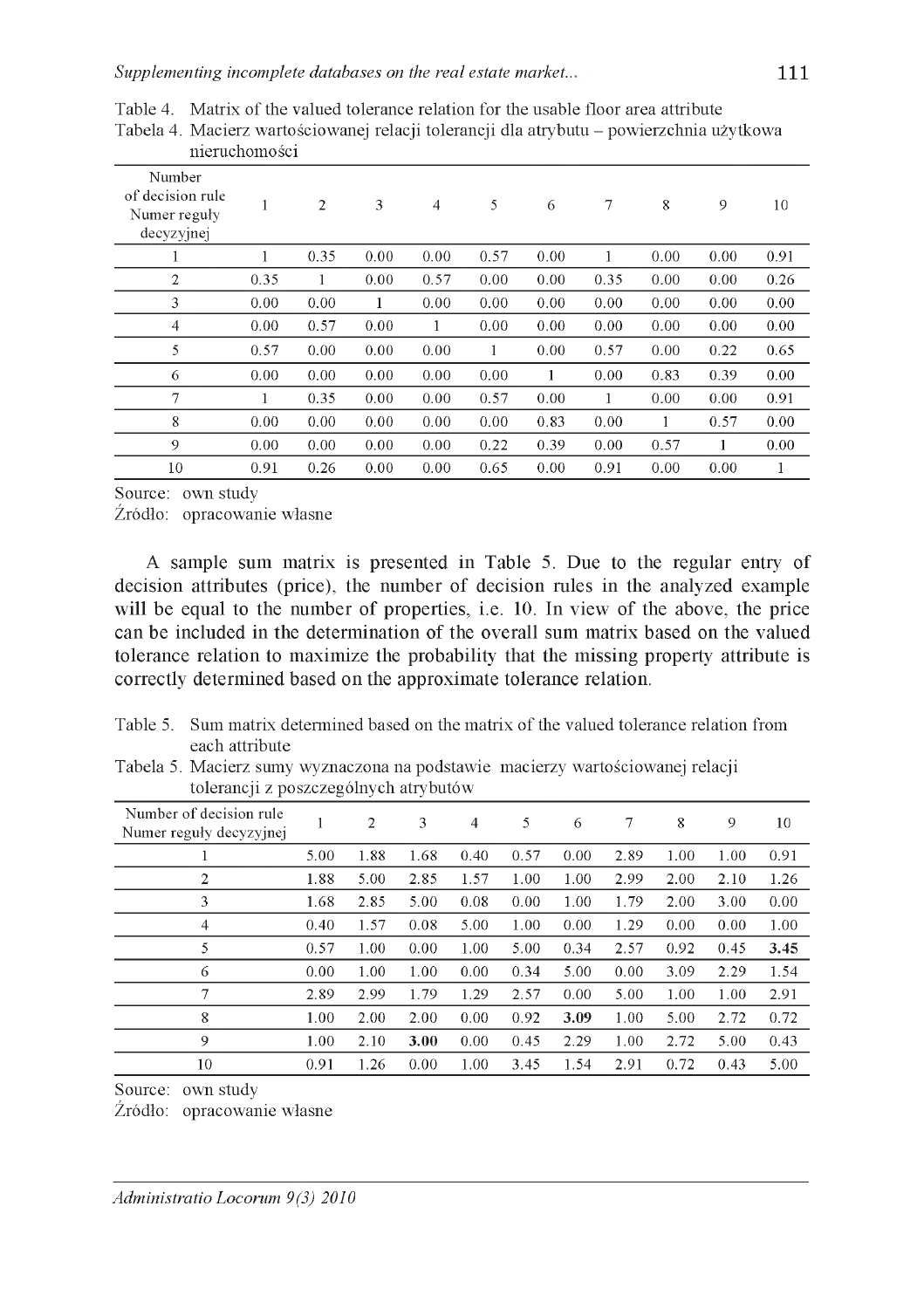The most approximate attribute values were determined for the property with incomplete data. The results are presented in Table 6. The sum matrix indicates that property no. 1 is most similar to property no. 7 (2.89), property no.  $3 -$  to property no. 9 (3), property no. 6 - to property no. 8 (3.09), and property no.  $10 -$  to property no. 5 (3.45). The above suggests that incomplete attributes will take on the values indicated in Table 6 in line with the preset approximate decision rules.

| Property with incomplete attributes<br>(number of decision rule)   | Approximated property<br>(number of decision rule)    | Incomplete data values<br>Wartości brakujących danych |  |  |  |  |
|--------------------------------------------------------------------|-------------------------------------------------------|-------------------------------------------------------|--|--|--|--|
| Nieruchomość z brakującymi<br>atrybutami (numer reguły decyzyjnej) | Nieruchomość przybliżona<br>(numer reguly decyzyjnej) |                                                       |  |  |  |  |
|                                                                    |                                                       |                                                       |  |  |  |  |
|                                                                    |                                                       | 78                                                    |  |  |  |  |
|                                                                    |                                                       |                                                       |  |  |  |  |
| 10                                                                 |                                                       |                                                       |  |  |  |  |
|                                                                    |                                                       |                                                       |  |  |  |  |

Table 6. Approximate attribute values for property with incomplete data Tabela <sup>6</sup> . Wyniki przybliżonych wartości atrybutów nieruchomości dla brakujących danych

Source: own study

Źródło: opracowanie własne

The quality of approximation was determined in view of the quantity of incomplete data and the total number of attributes. The results are presented in Table 7.

| Number<br>of decision<br>attribute<br>Numer atrybutu<br>decyzyjnego | Total number<br>of attributes<br>Liczba<br>wszystkich<br>atrybutów | Number<br>of incomplete<br>attributes<br>Liczba<br>brakujących<br>atrybutów | Number<br>of known<br>attributes<br>Liczba<br>wiadomych<br>atrybutów | Value from the sum<br>matrix of the<br>approximate rule<br>Wartość z macierzy<br>sum reguly<br>przybliżonej | Approximation<br>quality<br>Jakość<br>aproksymacji |
|---------------------------------------------------------------------|--------------------------------------------------------------------|-----------------------------------------------------------------------------|----------------------------------------------------------------------|-------------------------------------------------------------------------------------------------------------|----------------------------------------------------|
|                                                                     |                                                                    |                                                                             |                                                                      | 2.89                                                                                                        | 0.96(2.89/3)                                       |
|                                                                     |                                                                    |                                                                             |                                                                      | 3.00                                                                                                        | 0.75                                               |
| 6                                                                   |                                                                    |                                                                             |                                                                      | 3.09                                                                                                        | 0.77                                               |
| 10                                                                  |                                                                    |                                                                             |                                                                      | 3.45                                                                                                        | 0.86                                               |

Table 7. Approximation quality of data with incomplete attributes Tabela. 7. Jakość aproksymacji klasyfikacji danych z brakującymi atrybutami

Source: own study

Źródło: opracowanie własne

Approximation quality has been determined based on the number of known attributes and the value of the approximate decision rule attribute from the sum matrix, indicating the significance of the supplemented attribute. In view of the specific features of the real estate market, the number of analyzed objects and the varied methodology of entering attributes, the results can be regarded as satisfactory with the lowest degree of probability reaching 75%.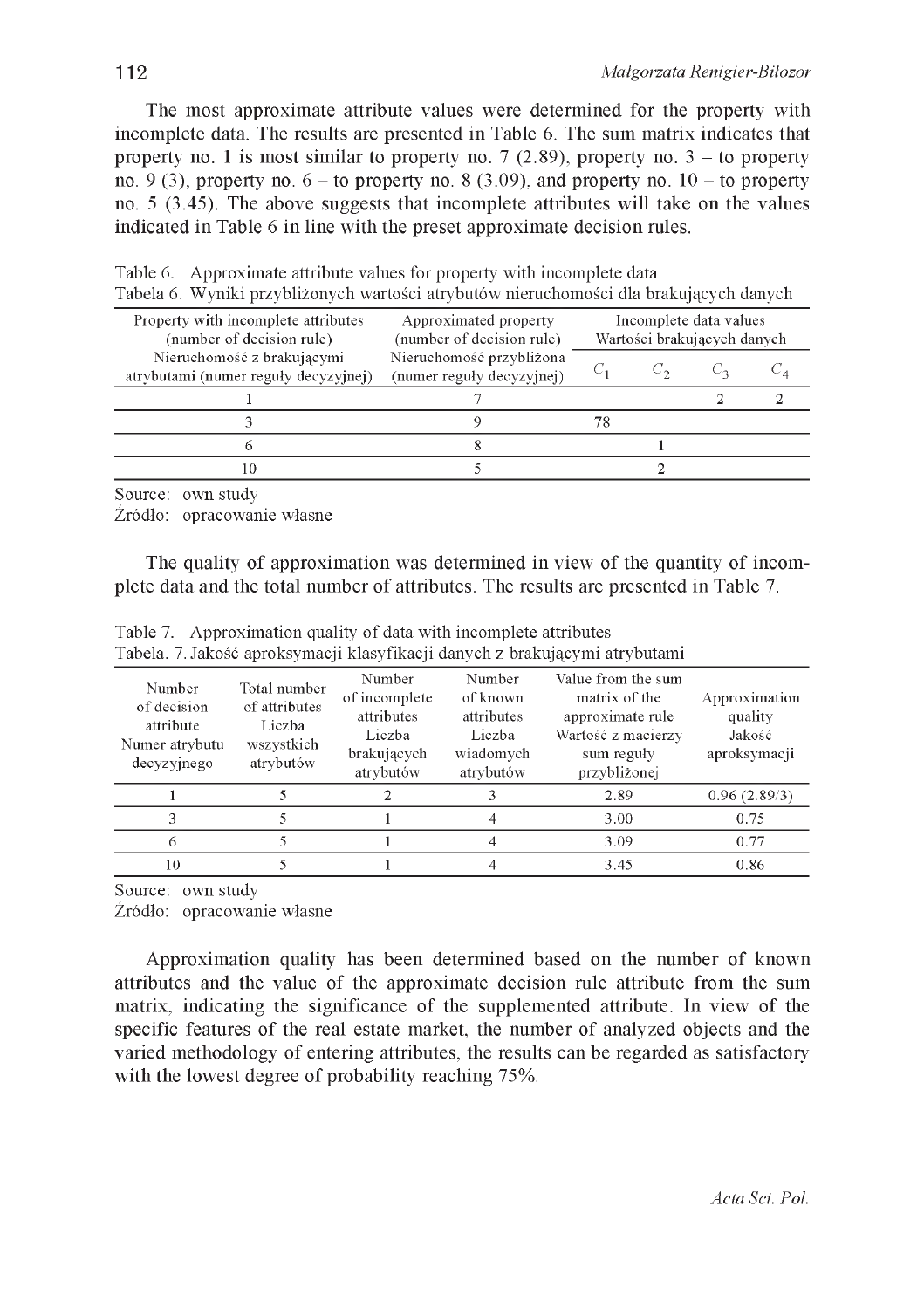#### **CONCLUSIONS**

The exploration of property market data poses numerous problems for a variety of reasons, the key obstacle being the incompleteness or unavailability of the relevant data. Various qualitative and quantitative methods have been proposed to deal with this problem. Selected methods have been discussed by Uden van 2009 (Harker, Shiraishi, Kwiesielewicz methods); Hoffman and Jasiński [2009] (k-nearest neighbor algorithms), Stefanowski [2001] (approximate sets), Adamus  $[2008]$  (approximate sets).

In the simplest solution, transactions containing empty data records are rejected. This solution would be effective if it were not for the fact that incompleteness is a w ide-spread problem in databases on the real estate market. The above is due to technical reasons (difficulty of attribute ranking), human error (entry omission), organizational reasons (data requiring detailed field inspections) and economic reasons (varied data requires costly and time-consuming procedures).

The presented simplified procedure for supplementing incomplete data poses an alternative to statistical methods. It may be applied when data need to be quickly supplemented, including in small sets of transactional data, without preliminary analyses which are required in statistical methods. A combination of the rough set theory and the valued tolerance relation produces optimal results in the analysis of data on the real estate market because it accounts for diverse methods of entering attributes.

#### **REFERENCES**

- Adamus E., 2008. Kierunkowe zbiory podobieństwa a problem niekompletności danych. Metody informatyki Stosowanej. Wyd. Kwartalnik Komisji Informatyki PAN, Oddział Gdańsk.
- d'Amato M., 2004. A comparison between MRA and Rough Set Theory for mass appraisal. A case in Bari. International Journal of Strategic Property Management, 8(4), 205-218.
- d'Amato M., 2006. Rough Set Theory as Automated Valuation Methodology. The Whole Story. International seminar about Advances in Mass Appraisal in Delft.
- d'Amato M., 2007. Comparing rough set theory with multiple regression analysis as automated valuation methodologies. International Real Estate Review (in corso di pubblicazione), 10(2), 42-65.
- d'Amato M., 2008. Rough set theory as property valuation methodology. The whole story. [W:] Mass Appraisal Methods. An international perspective for property valuers. Red. T. Kauko, M. d'Amato. Blackwell Publishing, Oxford. RICS Research.
- Deja R., 2000. Zastosowanie teorii zbiorów przybliżonych w analizie konfliktów (praca doktorska). Instytut Podstaw Informatyki Polskiej Akademii Nauk.
- Hoffman S. Jasiński R., 2009. Uzupełnianie brakujących danych w systemach monitoringu powietrza. Wyd. Wydawnictwo Politechniki Częstochowskiej, Częstochowa.
- Komorowski J.; Pawlak Z.; Polkowski L.; Skowron A., 1999. Rough sets: A tutorial. [W:] Rough fuzzy hybridization: A new trend in decision making. Red. S.K. Pal, A. Skowron. Springer-Verlag, Singapore, 3-98.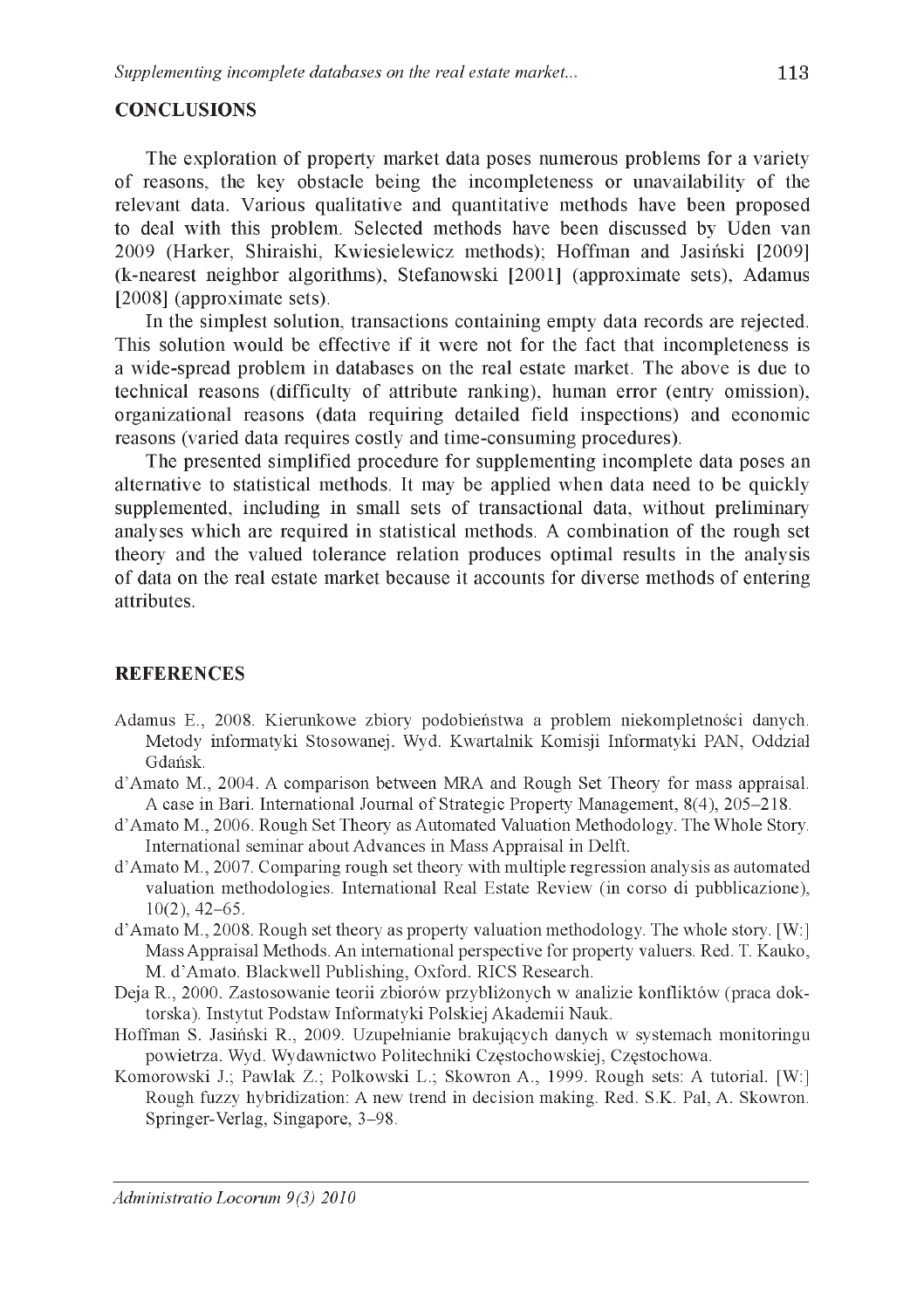- Kotkowski B., Ratajczak. W., 2002. Zbiory przybliżone w analizie danych geograficznych. [W:] Możliwości i ograniczenia zastosowań metod badawczych w geografii społecznoekonomicznej i gospodarce przestrzennej. Red. H. Rogacki. Bogucki Wydawnictwo Naukowe, Poznań, 35-44.
- Mrózek A., Płonka L., 1999. Analiza danych metodą zbiorów przybliżonych. Akademicka Oficyna Wydawnicza PLJ, Warszawa.
- Nowicki R., 2009. Rozmyte systemy decyzyjne w zadaniach z ograniczoną wiedzą. Wyd. Akademicka oficyna EXIT, Warszawa.
- Pawlak Z., 1982. Rough sets. International Journal of Information and Computer Science, 11, 341.
- Pawlak Z., 1991. Rough sets: Theoretical aspects of reasoning about data. Kluwer Academic Press, Dordrecht.
- Pawlak Z., 1997. Rough sets and their applications. Seminar Department of Computing Macquarie University.
- Renigier M., 2006. Zastosowanie analizy danych metodą zbiorów przybliżonych do zarządzania zasobami nieruchomości. Studia i Materiały Towarzystwa Naukowego Nieruchomości. 14(1).
- Renigier-Biłozor M., 2008a. Problematyka teorii zbiorów przybliżonych w gospodarce nieruchomościami. Referat opublikowany w "Studiach i materiałach Towarzystwa Naukowego Nieruchomości, Olsztyn.
- Renigier-Biłozor M., 2008b. Zastosowanie teorii zbiorów przybliżonych do masowej wyceny nieruchomości na małych rynkach. Acta Sci. Pol., Administratio Locorum 7(3), 35-51.
- Renigier-Biłozor M., Biłozor A. 2007. Application of the rough set theory and the fuzzy set theory in land management. Referat wygłoszony 28 czerwca. Annual conference The European Real Estate Society - ERES, Londyn.
- Renigier-Biłozor M., Biłozor A., 2008. Aspekty i możliwości zastosowań teorii zbiorów przybliżonych i teorii zbiorów rozmytych w gospodarce przestrzennej. Referat recenzowany i opublikowany w materiałach konferencyjnych "O nowy kształt badań regionalnych w geografii i gospodarce przestrzennej", Poznań.
- Renigier-Biłozor M., Biłozor A., 2009a. Procedura określania istotności wpływu atrybutów nieruchomości z wykorzystaniem teorii zbiorów przybliżonych. Przegląd Geodezyjny  $6, 3-7.$
- Renigier-Biłozor M., Biłozor A., 2009b. The significance of real estate attributes in the process of determining land function with the use of the rough set theory. Scientific Monograph. Value in the process of real estate management and land administration. Olsztyn, 91-102.
- Rough Sets in Knowledge Discovery. 1. Methodology and Applications. Red. L. Polkowski, A. Skowron. 1998a. Physica-Verlag, Heidelberg.
- Rough Sets in Knowledge Discovery. 2. Applications, Case Studies and Software Systems. Red. L. Polkowski, A. Skowron. 1998b. Physica-Verlag, Heidelberg.
- Słowiński R., 1992 Intelligent decision support. Handbook of Applications and advances of the rough sets theory. Kluwer Academic Publishers, Dordrecht.
- Stefanowski J., 2001. Algorytmy indukcji reguł decyzyjnych w odkrywaniu wiedzy. Rozprawa habilitacyjna. Wydawnictwo Politechniki Poznańskiej, Poznań.
- Stefanowski J., Tsoukias A., 2000. Valued Tolerance and Decision Rules [W:] Proceedings of the RSCTC 2000 Conference. Red. W. Ziarko Y. Yao. Banff.
- Uden E. van, 2009. Uzupełnianie brakujących danych w macierzach porównań parami. [http://www.pg.gda.pl/~mkwies/dyd/msi/bo\\_pdf/warsz1.pdf](http://www.pg.gda.pl/~mkwies/dyd/msi/bo_pdf/warsz1.pdf), dostęp: 03.03.2010 r.